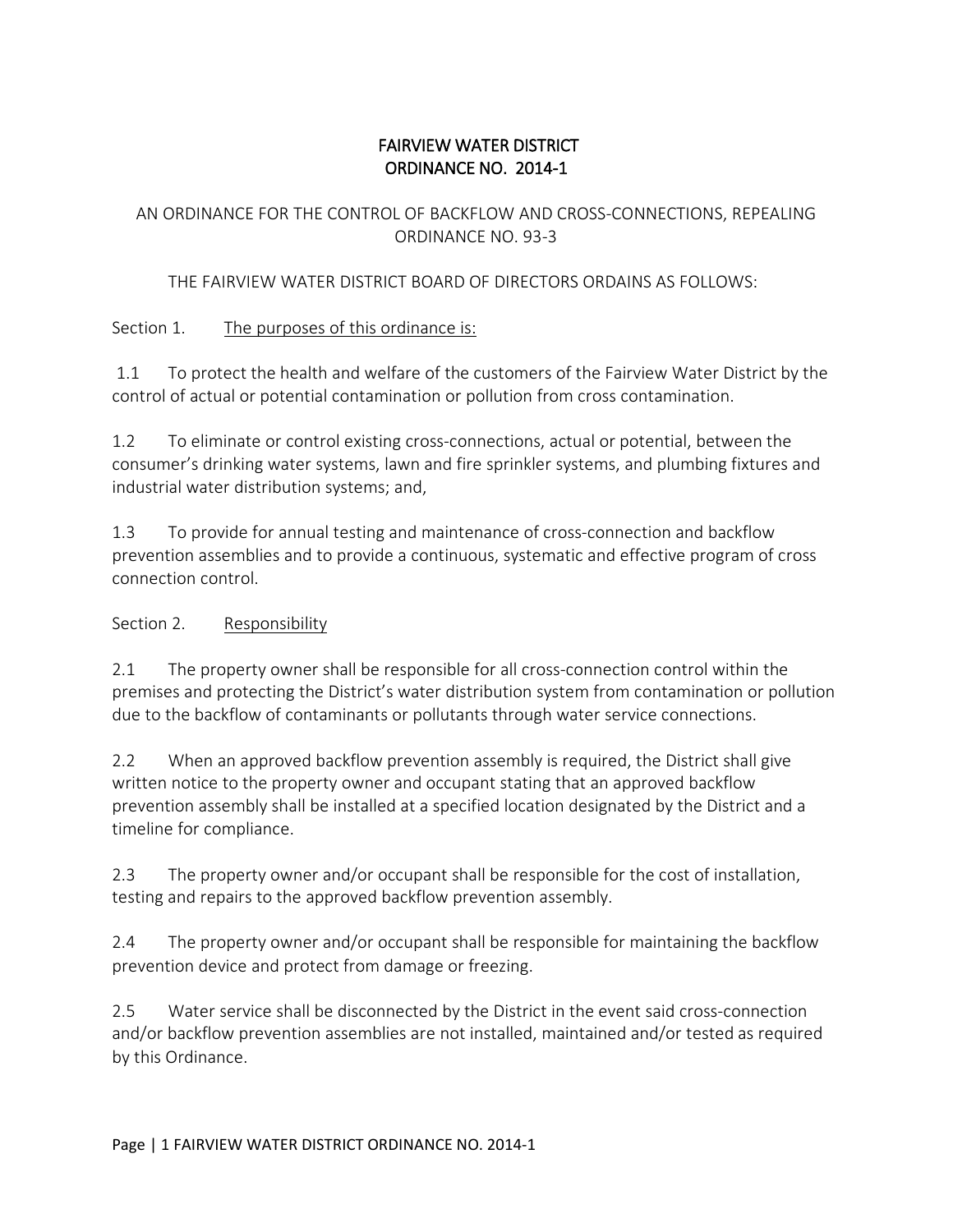## Section 3. Definitions

3.1 Air Gap (AG) means a physical separation between two piping systems.

### 3.2 Approved Backflow Prevention Device

(a) Approved backflow prevention assemblies and devices required under this ordinance shall be approved by the University of Southern California, Foundation for Cross-Connection Control and Hydraulic Research, or other equivalent testing laboratories approved by the Oregon Health Authority Drinking Water Program.

(b) Backflow Prevention Assemblies installed before the effective date of these rules that were approved at the time of installation, but are not currently approved, shall be permitted to remain in service provided the assemblies are not moved, the piping systems are not significantly remodeled or modified, the assemblies are properly maintained, and they are commensurate with the degree of hazard they were installed to protect. The assemblies must be tested at least annually and perform satisfactorily to the testing procedures set forth in these rules.

3.3 Auxiliary Water Supply means any water source or system other than the public drinking water system that may be available in the building or on the premises.

3.4 Backflow shall mean a hydraulic condition, caused by a difference in pressures, in which non-potable water or other fluids flow into a potable water system.

3.5 Backflow preventer shall mean a testable assembly to prevent backflow.

3.6 Contamination means the entry into or the presence of any substance in the drinking water system which could be a public health hazard and/or deleterious to the quality of the water.

3.7 Cross-Connection means any physical arrangement where the District's drinking water system is connected directly or indirectly, with any other water system or auxiliary system, sewer, drain pipes, swimming pool, storage reservoir, hot water heater, plumbing fixture, cooler, fire sprinklers, lawn sprinklers, or any other container or system which contains or may contain contaminated water, sewage, other liquids or an unknown or unsafe quality which may be capable of contaminating the District's drinking water system as a result of backflow. Bypass arrangements, jumper connections, removable sections, swivel or changeover devices, or other temporary or permanent devices through which, or because of which, backflow may occur, are considered to be cross-connections.

3.8 Cross-Connection Specialist. A person designated by the District and who has been certified as a Cross-Connection Specialist by the Oregon Health Authority under OAR 333-061- 0073.

3.9 Degree of hazard shall be derived from the evaluation of a health, water system, plumbing or pollution hazard.

Page | 2 FAIRVIEW WATER DISTRICT ORDINANCE NO. 2014-1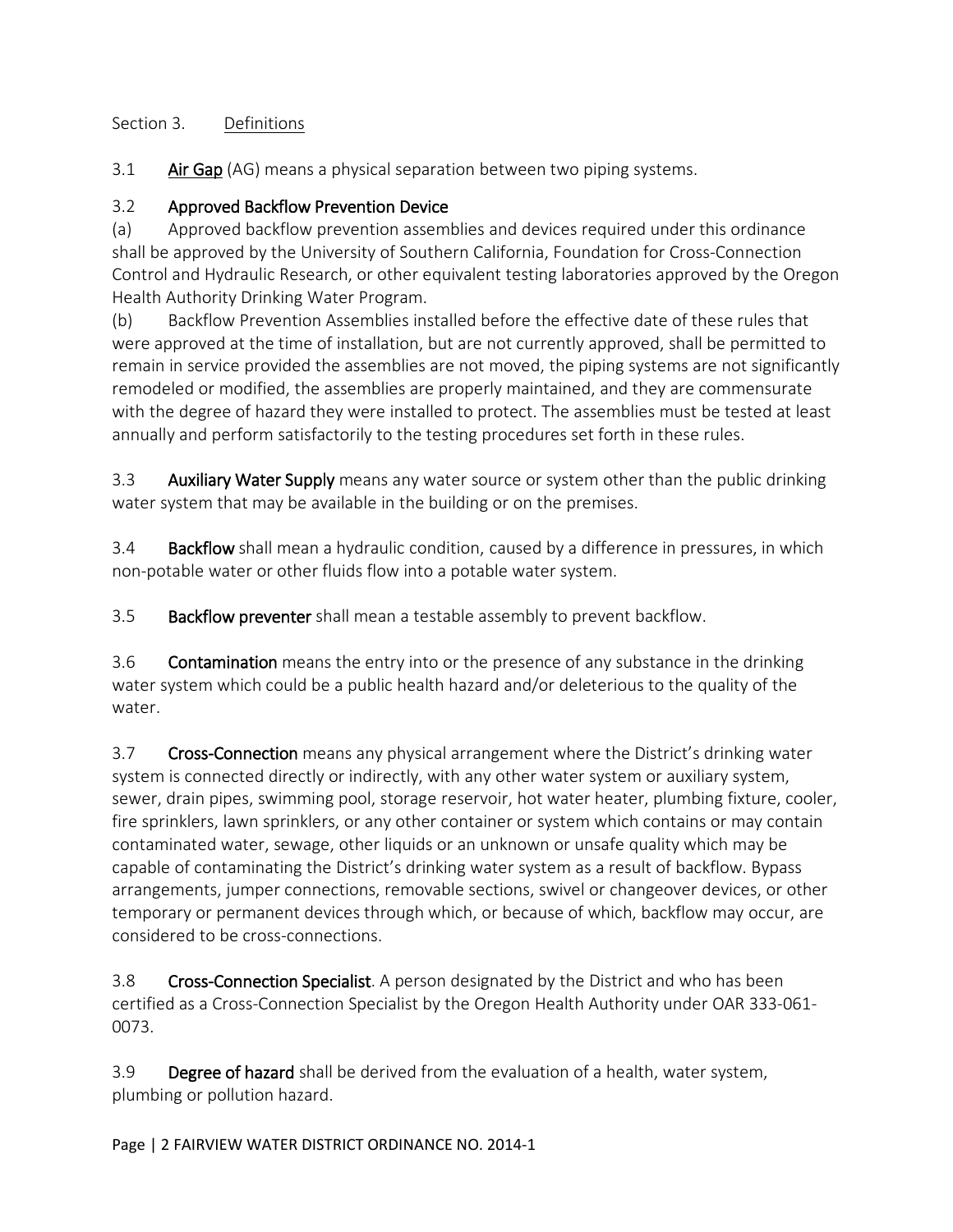3.10 District means Fairview Water District.

3.11 Double Check Valve Backflow Prevention Assembly means an assembly composed of two independently acting approved check valves including tightly closed resilient seated shutoff valves attached at each end of the assembly and fitted with properly located resilient seated test cocks.

3.12 Health Hazard means an actual physical or toxic contamination threat to the district's drinking water system that would be a danger to health.

3.13 High Public Health Hazard means the classification assigned to an actual or potential cross-connection that potentially could allow substances or liquids that may cause illness or death to backflow into the District's drinking water system.

3.14 OHA means Oregon Health Authority Drinking Water Program

3.15 Plumbing Hazard means an internal or plumbing-type cross-connection in the consumer's drinking water system that may be either a pollution or a contamination type hazard. This includes, but is not limited to cross connections to livestock watering troughs, toilets, sinks, lavatories, wash trays, domestic washing machines, dishwashers, water hoses, or fire and lawn sprinkling systems.

3.16 Pollution hazard means an actual or potential threat to the physical properties of the water system or the potability of the District's or the consumer's potable water system but which would not constitute a health or water system hazard, as defined. The maximum degree of intensity of pollution to which the potable water system could be degraded under this definition would cause a nuisance or aesthetically objectionable or could cause minor damage to the water system or its appurtenances.

3.17 Potable water supply means any system of water supply intended or used for human consumption or other domestic use.

3.18 Premises means any piece of land to which water is provided including all improvements, mobile home(s) and structures located on it.

## 3.19 Reduced Pressure Principle Backflow Prevention Assembly

An assembly containing two independently operating approved check valves together with a hydraulically operating, mechanically independent pressure differential relief valve located between the check valves. The unit shall include properly located resilient seated test cocks and tightly closing resilient seated shut-off valves at each end of the assembly.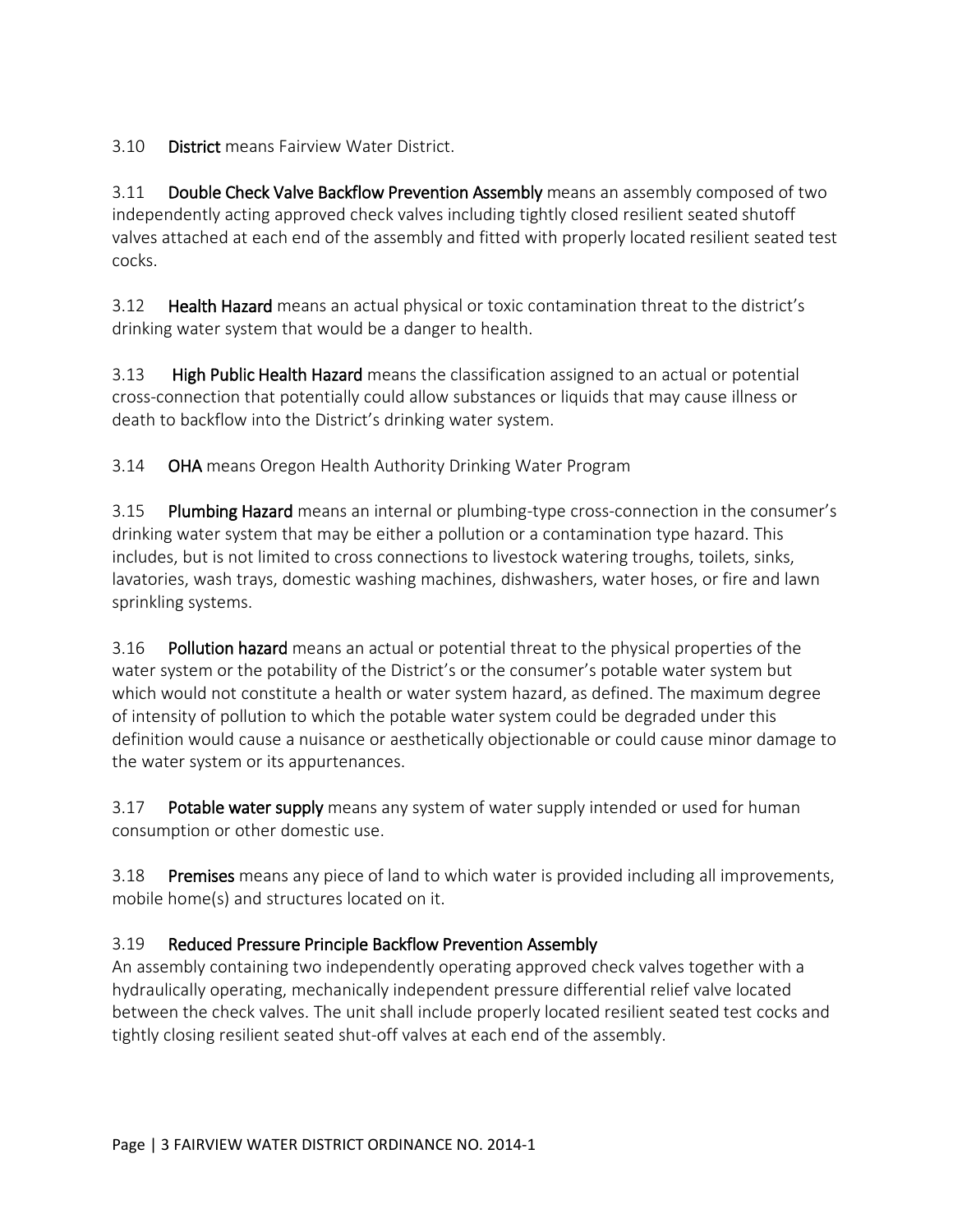#### Section 4. Premises required to install Backflow Prevention Assembly

4.1 All service connections listed shall be required to install a premises isolation backflow prevention assembly consisting of either a reduced pressure principle backflow prevention assembly or an approved air gap.

- 1. Agricultural (e.g. farms, dairies)
- 2. Beverage bottling plants\*\*
- 3. Car washes
- 4. Chemical plants
- 5. Commercial laundries and dry cleaners
- 6. Premises where both reclaimed and potable water are used
- 7. Film processing plants
- 8. Food processing plants

9. Medical centers (e.g., hospitals, medical clinics, nursing homes, veterinary clinics, dental clinics, blood plasma centers)

10. Premises with irrigation systems that use water supplier's water with chemical additions (e.g., parks, playgrounds, golf courses, cemeteries, housing estates)

- 12. Metal plating industries
- 13. Mortuaries
- 14. Petroleum processing or storage plants
- 15. Piers and docks
- 16. Radioactive material processing plants and nuclear reactors
- 17. Wastewater lift stations and pumping stations
- 18. Wastewater treatment plants

19. Premises with piping under pressure for conveying liquids other than potable water and the piping is installed in proximity to potable water piping

- 20. Premises with an auxiliary water supply that is connected to a potable water supply
- 21. Premises where the water supplier is denied access or restricted access for survey

22. Premises where the water is being treated by an addition of chemical or other additives

4.2 Premises not listed or defined in section 4.1 shall be individually evaluated. If an existing or potential cross connection is identified the District shall require the installation of one of the following approved backflow prevention assemblies or an approved air gap commensurate with the degree of hazard identified on the premises;

(a) Approved Air Gap

(b) Reduced Pressure Principle Backflow Prevention Assembly (RP), or;

(c) Reduced Pressure Principle-Detector Backflow Prevention Assembly (RPDA), or;

(d) Double Check Valve Backflow Prevention Assembly (DC), or;

(e) Double Check-Detector Backflow Prevention Assembly (DCDA).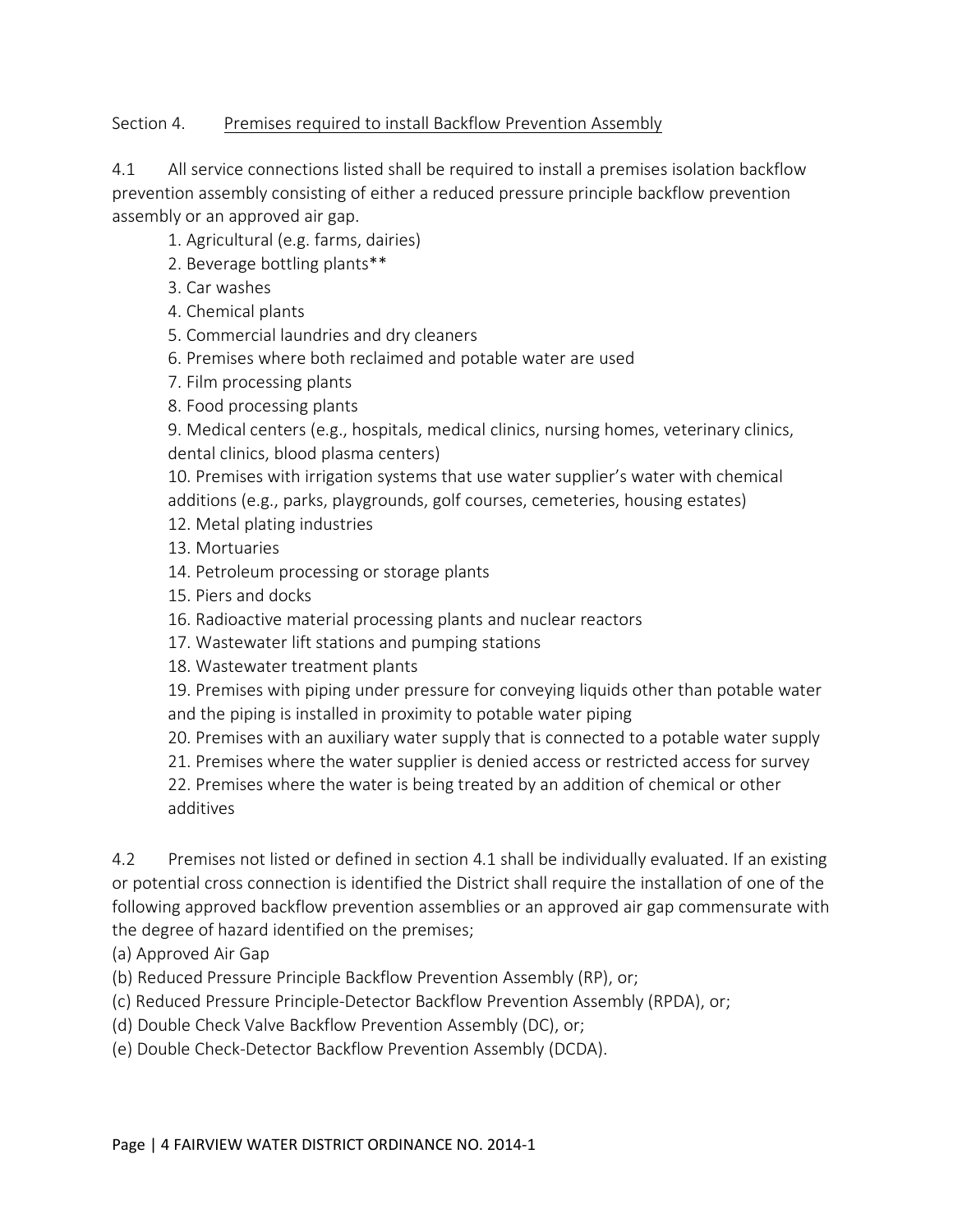4.3 Where unique conditions exist, but not limited to, extreme terrain or pipe elevation changes, or structures greater than three stories in height, even with no actual or potential health hazard, an approved backflow prevention assembly shall be required at the point of delivery.

4.4 In the case of any premise where there is an auxiliary water supply, connected to the plumbing system, the District's water system shall be protected from the possibility of backflow by a reduced-pressure principle backflow prevention assembly (RP) at the service connection.

4.5 In the case of any premise where there is any material, hazardous to human health, which is handled in such a fashion as to create an actual or potential threat to the District's water system by virtue of a backflow occurrence a Premises Isolation Backflow Prevention Assembly consisting of either a reduced pressure principle backflow prevention assembly or an approved air gap shall be required.

4.6 In the case of any premise where substances are handled that are objectionable, but not hazardous to human health, and the likelihood exists of it being introduced into the District's water system by virtue of a backflow occurrence a premises isolation backflow prevention assembly consisting of either a reduced pressure principle backflow prevention assembly or an approved air gap shall be required.

# Section 5. Premises Isolation

5.1 Where premise isolation is used to protect against a cross connection, the following requirements apply;

(a) Ensure the approved backflow prevention assembly is installed at a location adjacent to the service connection or point of delivery;

(b) Ensure any alternate location used is with the approval of the District and meet the District's cross connection control requirements.

(c) Ensure no cross connections exist between the point of delivery from the public water system and the approved backflow prevention assemblies, when these are installed in an alternate location.

## Section 6. Premises Inspection

6.1 District employees shall have access to premises, with reasonable notice during reasonable hours to buildings and structures to which water is supplied for the purpose of inspecting for existing or potential cross connections.

6.2 Any premises refusing access or failing to complete a cross connection survey when requested for the purpose of determining if existing or potential cross connections exist shall be

#### Page | 5 FAIRVIEW WATER DISTRICT ORDINANCE NO. 2014-1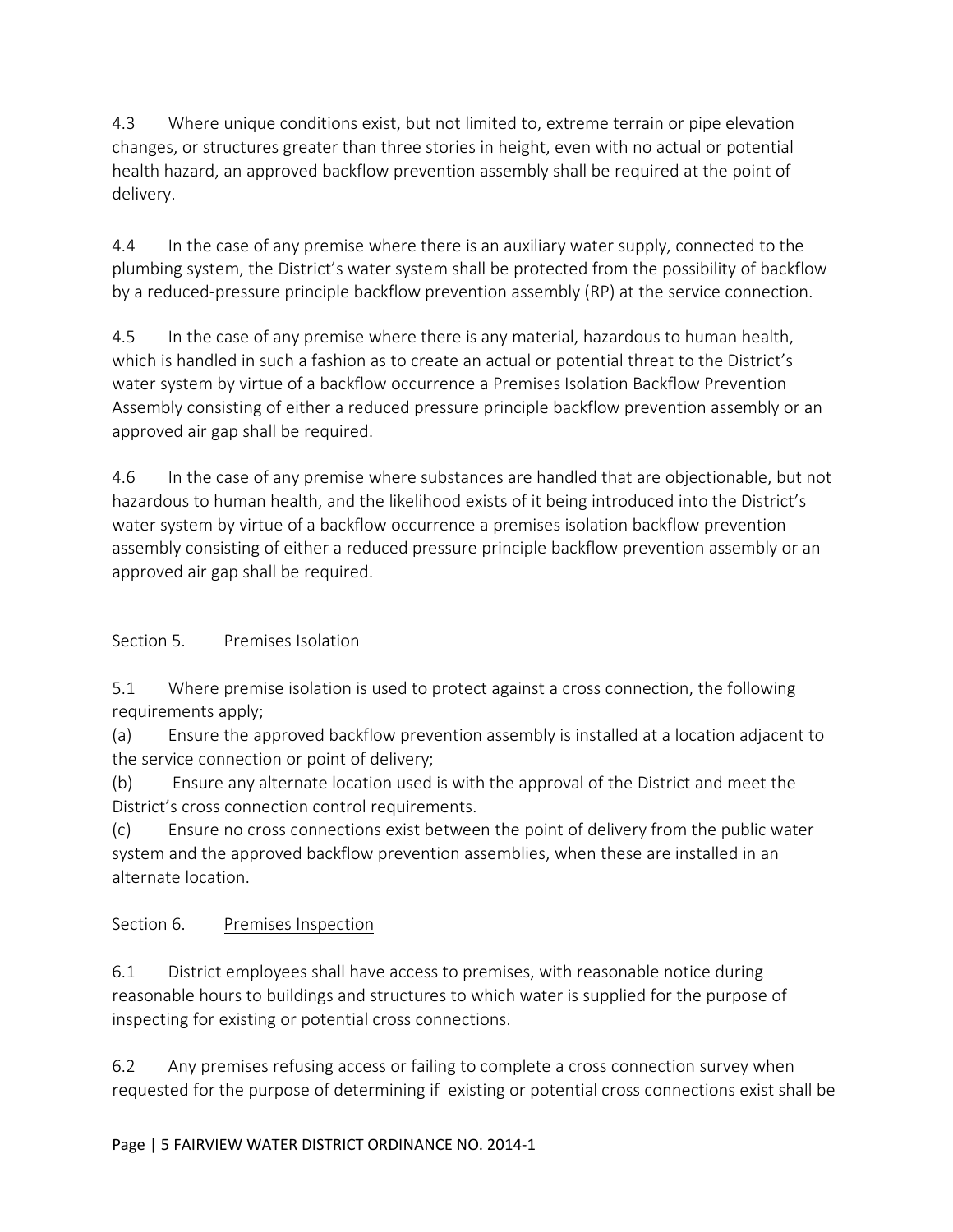required to install a premises isolation backflow prevention device at the service connection or approved alternate location.

# Section 7. Installation, Maintenance & Testing

7.1 The device assembly shall be readily accessible with adequate room for maintenance and testing. Device assemblies 2" and smaller shall have at least 6" clearance on all sides of the device assembly. All device assemblies larger than 2" shall have a minimum clearance of 12" on the backside, 24" on the test cock side, 12" below the device assembly, and 36" above the device assembly.

7.2 If permission is granted to install the backflow device inside of the building, the device assembly shall be readily accessible during regular business hours of 8:00 a.m. to 4:30 p.m., Monday through Friday.

7.3 Maximum height of installation shall not exceed five (5) feet for device assemblies 2" and larger unless there is a permanently installed platform meeting Oregon occupational safety and health (OR-OSHA) standards to facilitate servicing and testing the device assembly.

7.4 Reduced pressure principle device assemblies may be installed in a vault only if the relief valve discharge can be drained to daylight through a "boresight" type drain. The drain shall be of adequate capacity to carry the full rated flow of the device assembly and shall be screened on both ends.

7.5 Backflow prevention assemblies shall be tested by OHA-certified Backflow Assembly Testers, except as otherwise provided for journeyman plumbers or apprentice plumbers in OAR 333-061-0072 of these rules (Backflow Assembly Tester Certification).

(a) At the time of installation, any repair or relocation;

(b) At least annually;

(c) More frequently than annually for approved backflow prevention assemblies that repeatedly fail, or are protecting health hazard cross connections, as determined by the water supplier;

(d) After an approved air gap is re-plumbed.

# Section 8. Severability

The Sections of this ordinance are severable. The invalidity of a section shall not affect the validity of the remaining Sections.

# Section 9. Repeal

That certain ordinance dated October 13, 1993 known as AN ORDINANCE ADOPTING RULES AND REGULATIONS FOR FAIRVIEW WATER DISTRICT RELATING TO CROSS CONNECTIONS is repealed.